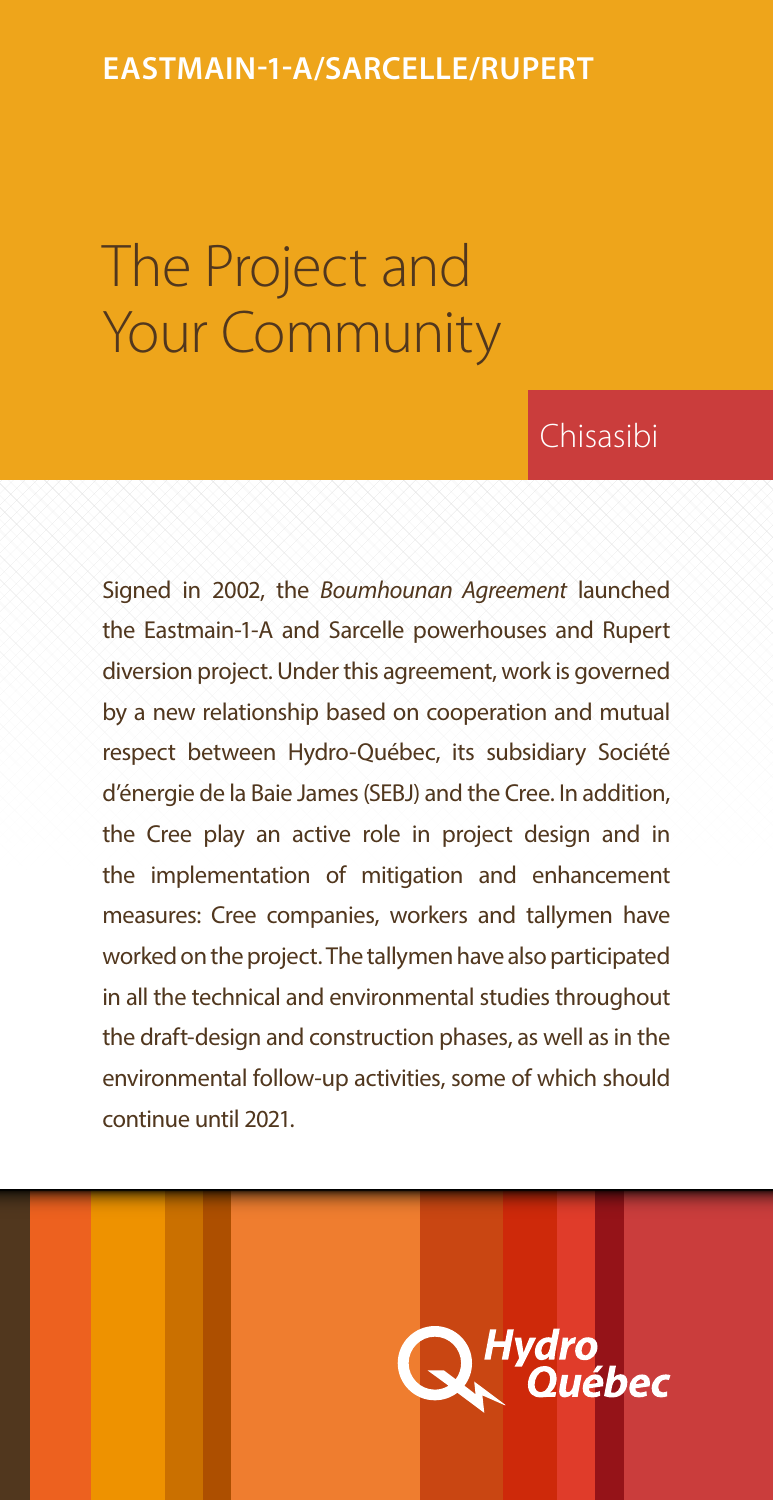# Trapline location



Two traplines are affected.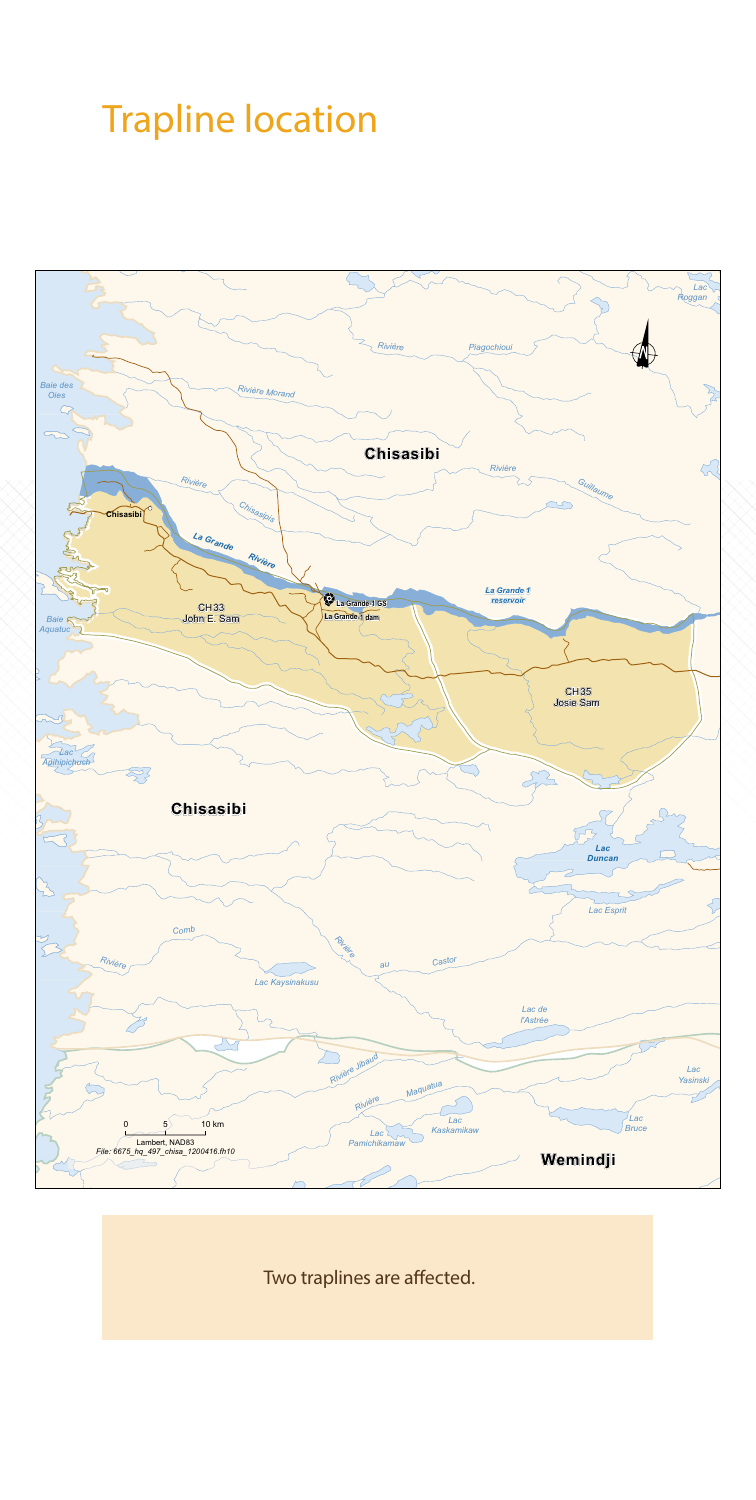

Equipment used for hydroseeding around goose hunting ponds

### Economic spinoffs

Since 2007, one Cree company in Chisasibi has obtained five contracts, including:

• Construction of the granular blankets and the boat ramp at La Grande 1 reservoir

Contracts for planting on affected sites were awarded to the tallymen.

From 2007 to 2011, 5.5% of the Cree workers on the project were from the Community of Chisasibi.

The Community of Chisasibi is not a signatory of the *Boumhounan Agreement*. However, like the other communities, it is involved in the design and implementation of mitigation measures and in the implementation of the environmental follow-up programs.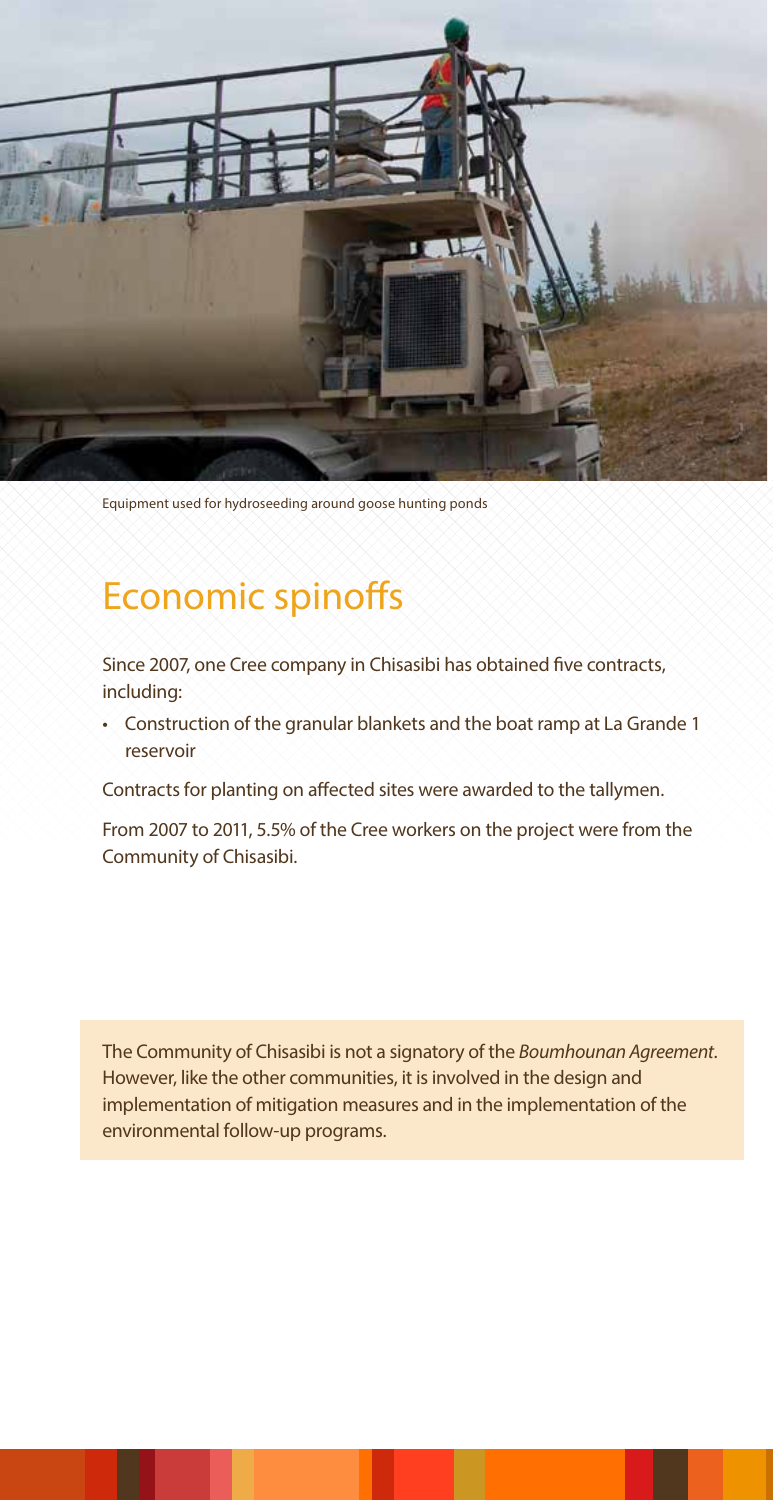# <u>, a de dia esta essei, con al di estil</u>



Planters working on borrow pit DG-11

## Mitigation and enhancement measures

#### **Why**

To maintain or improve hunting and fishing activities and access to the territory.

#### **How**

- • By installing granular blankets on the south bank of La Grande Rivière downstream of La Grande 1 generating station
- • By implementing mitigation and enhancement measures

By the end of 2011, almost all of these measures had been completed: planting on some affected sites will be done in 2012.

During the fall of 2011, the two tallymen concerned were consulted on the effectiveness of the mitigation and enhancement measures carried out on their respective traplines.

Four of the construction roads left in place at the request of the tallymen are used: one to get to a camp and the other three to reach goose-hunting sites in spring.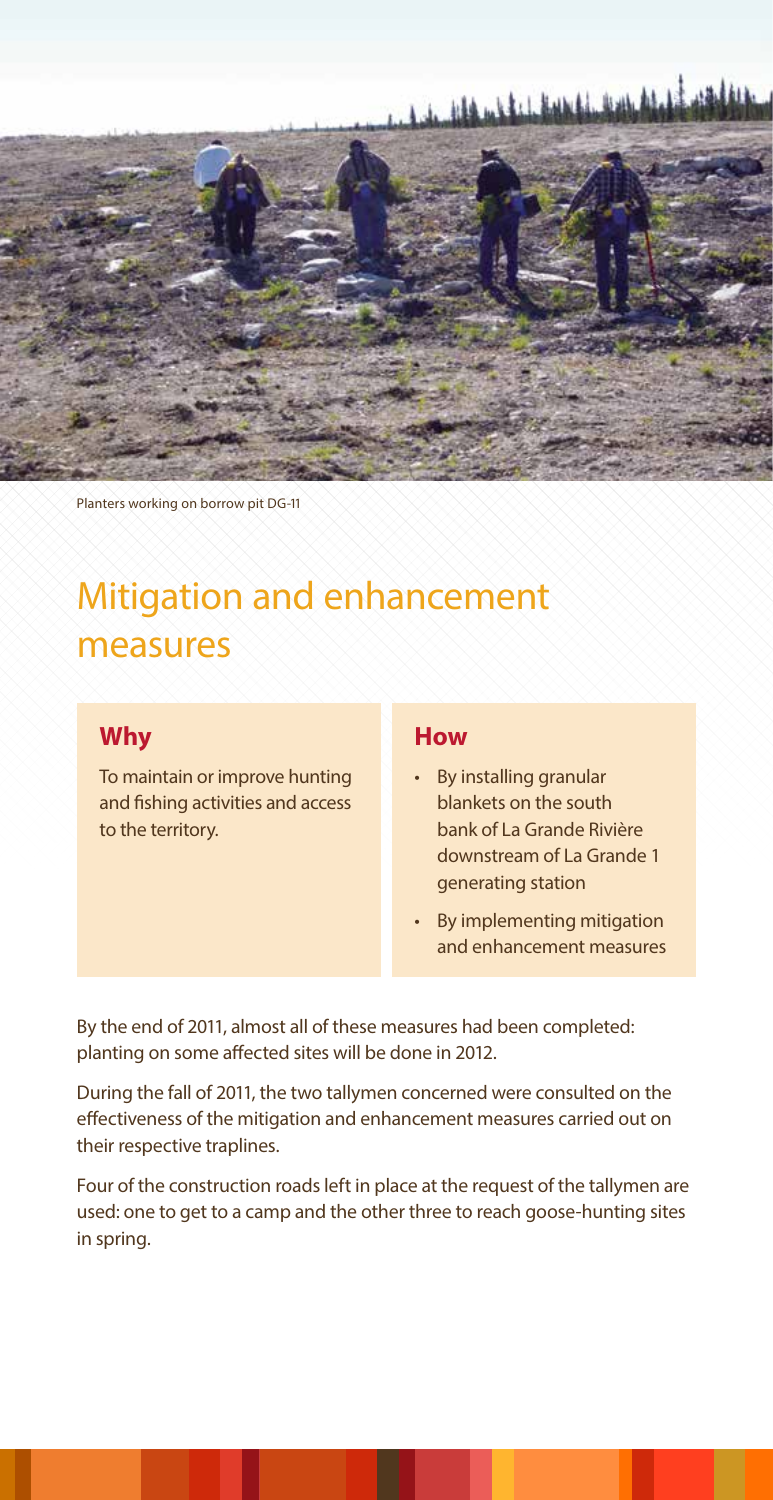

Rock blanket section

## Environmental follow-up

Between 2007 and 2011, members of the Cree Community of Chisasibi participated in the environmental follow-up activities planned for their territory. Their involvement will continue as some of these activities are planned until 2019.

These follow-ups deal with the following areas:

- Hydraulics
- **Water quality**
- • Eelgrass
- • Land use